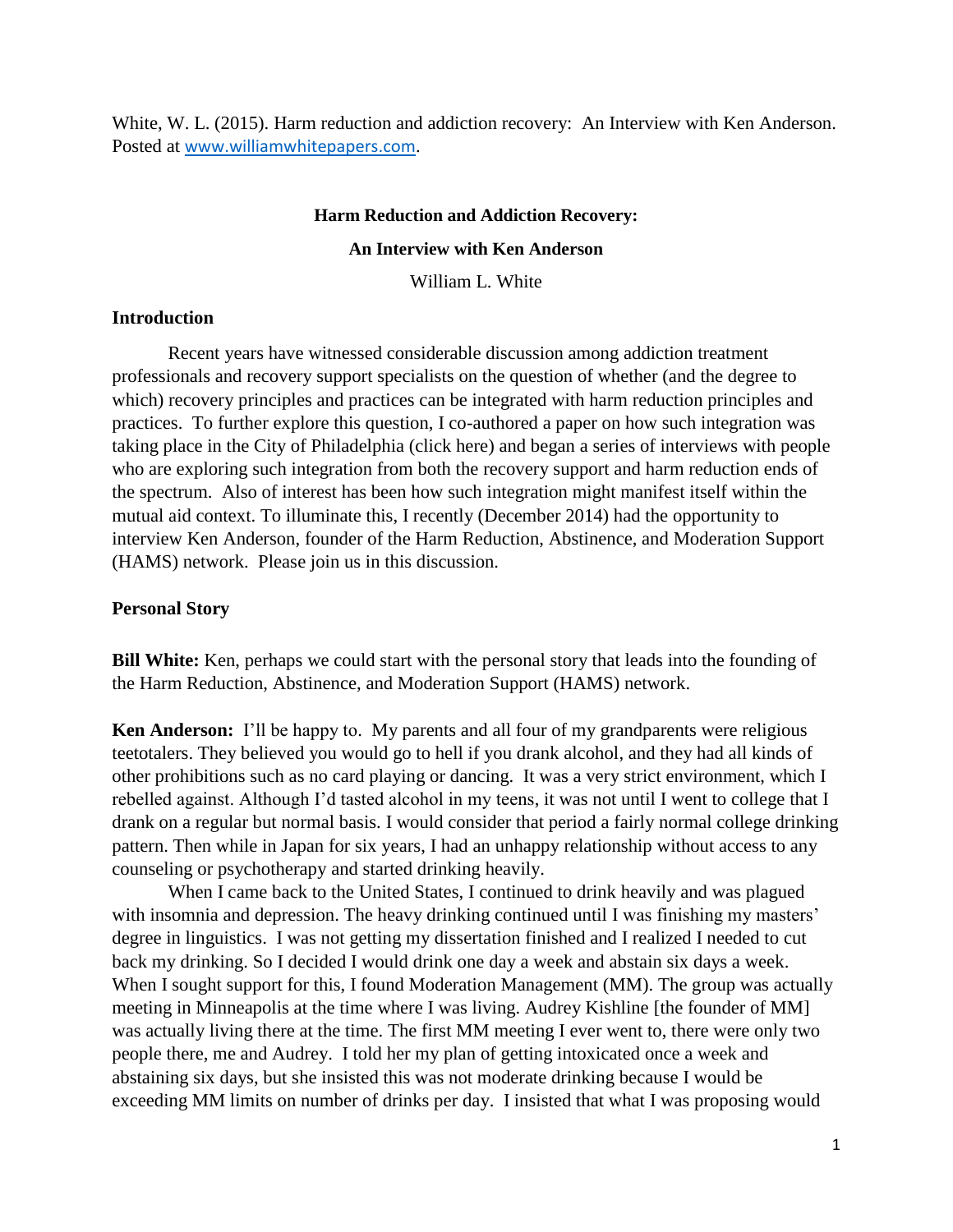be much better than my current state of drinking and passing out every night. We went back and forth debating what would work for me. That was my first experience with MM, and I actually did very well. I finished my masters' thesis and got my MA in Linguistics.

Then I worked part-time at the public library shelving books, which was not a very demanding job and I started drinking a lot again. I got in trouble for coming in to work hung over and still smelling of alcohol in the morning. When I got the ultimatum to go to AA or to be fired, I said, "I can't go there. I have tried that before and it did not work for me." (Anytime I've been connected with AA, I drank more than otherwise. It's always been I can't deal with being told that alcohol's powerful and I am powerless. It doesn't make any sense to me. Why would that make me not drink—if I believed that alcohol's more powerful than I am, then I can't stop. How can I possibly stop?) Well, I wound up unemployed and homeless.

I then sought sober housing from the county, but was told I could not get this until I went to treatment and AA. So I ended up in "wet housing" and lived there for two years. A lot of the guys living there were really good guys—heavy drinkers, but not as heavy as I thought they would be. Many did not drink every day. The program still conveyed the message, "Unless you want to go to AA, you are a bunch of worthless drunkards." There were some awful things that happened while I was there. Shortly after I arrived, there was a man that was having really major withdrawal in the bathroom. My friend there kept going to the office and saying, "You have to call the ambulance. He's going to die. He's having withdrawals." And the fellow in the office, kept saying, "No, we can't afford to call the ambulance for anybody." This guy was dead in the morning and was hauled out in a body bag. Not all the staff were as insensitive as this one, but this conveys some of the problems that can be found in such programs. Although some wet housing programs such as the one in Seattle meet the highest ideals of harm reduction, others like the one I lived at in Minnesota are operated by people who don't get the harm reduction concept at all. Another issue there was that you were not allowed to have a bank account. If you worked, you were expected to turn over 100% of your earnings to the house, which meant that you could not save money for a rent deposit and move out. If you expressed an interest in leaving, they said, "Well, if you want to do that, you have to go into our Christian Recovery Center." I didn't want anything to do with that. It was the whole religious thing that made me want to drink in the first place. So, it was very hard to get out of there, but I finally did.

While in the wet housing program, I realized I needed to do something to put the brakes on my drinking before it got completely out of control, so I got re-involved online with Moderation Management. I started commuting to one of the suburban libraries where there was easy computer access that allowed me to be online for hours a day. I got heavily involved with Moderation Management and became their Online Director while I was still homeless. The leaders of MM then brought me to New York City for a visit in 2003. We met at the Harm Reduction Coalition, which was my first encounter with the idea of harm reduction and such things as needle exchange programs. When I got back to the Minneapolis, St. Paul area, I volunteered for a couple of years at the Minneapolis needle exchange program, Access Works.

Online, I started developing the whole harm reduction approach to alcohol problems, based on a lot of ideas I had been exposed to in the needle exchange program. It all focused on meeting people where they're at, encouraging and acknowledging every positive change, no matter how small. This was rather different from the MM program, which was more focused on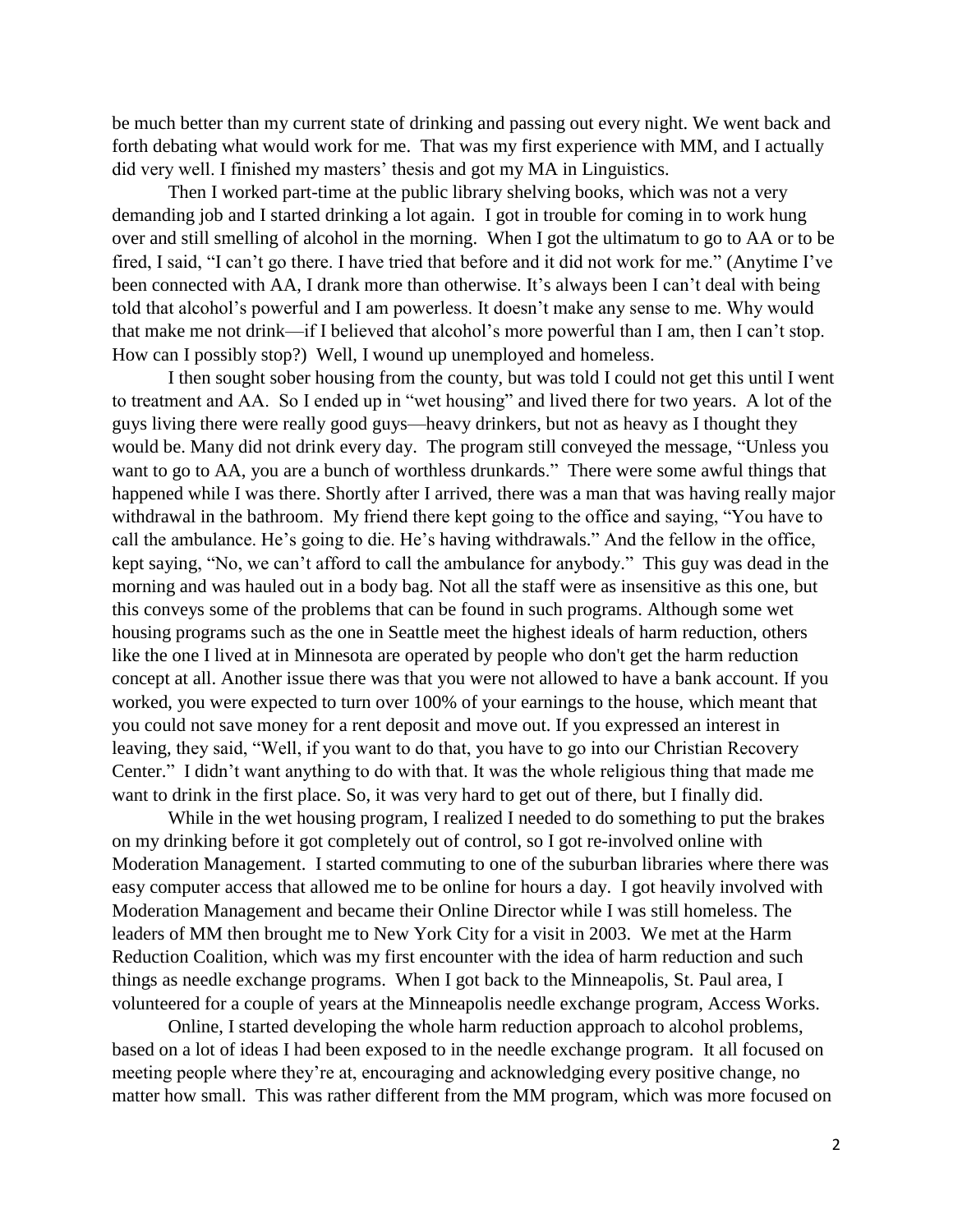"Okay, here's your drinking limits, it's four per day for men and fourteen in a week, and for a woman, it's nine in a week, and three in a day, and if you exceed either the daily or weekly limits, you don't belong here, you belong in an abstinence program." My view was, okay, you're drinking and getting drunk seven days a week and now you want to take one day off. Well, that's a good thing. Now, you do have to be careful if you have withdrawal, but if you're not having withdrawal, it's very good to take a day off and if you want to cut back from having twelve drinks every day to eleven drinks every day, that's a good change, too. If you want to stop drinking and driving but still continue drinking the same amount, that's a good change." I started encouraging everyone.

I ended up moving to New York City while still working as Online Director for Moderation Management, but they had a change of administration, and I clashed with the new administrator, who didn't like the harm reduction approach I was advocating and wanted to adhere more to the basic MM program. That clash led to me splitting with MM in August of 2006, and I created the HAMS program. HAMS become independent of MM in January 2007, was incorporated in August 2007, and was granted 501 (c) 3 status in November 2007.

### **The HAMS Network**

**Bill White:** Could you describe HAMS for our readers who are unfamiliar with it?

**Ken Anderson:** HAMS is a program that encourages any positive change in your drinking habits—from safer drinking to reduced drinking to quitting altogether.

**Bill White:** What are some of the different approaches or tools of HAMS?

**Ken Anderson:** Well, HAMS has seventeen "elements" (See Appendix). They are not "steps" because they can be done in any order, you can pick the ones you like, and you don't have to do the others. If you do one and it works and it changes all your problems, you're done. You don't have to do any others. The elements include strategies such as doing a cost-benefit analysis—the pros and cons of your current habits. People often do this several times in their journey. It's interesting because it changes; you'll feel one way when you're starting and look at it quite differently six months or five years later. People find this evidence-based approach to behavioral change very useful. Another one of the elements is to keep a drinking diary, chart, or calendar. It's like a food diary that some people keep in Weight Watchers. This is another one that is very evidence-based; when people start recording their drinking numbers, the drinking changes even before they try to start cutting back. Because of the heightened consciousness of what they're doing, people start cutting back automatically. It's interesting because, originally, this tool was intended to get a baseline. People like Mark and Linda Sobell discovered in their research back in the '70s that as soon as people start writing down how much they were drinking, they start cutting back. It's a very useful tool and then when you are consciously trying to cut back and writing down, too, it is quite effective.

We incorporate the idea of relapse prevention as described by Alan Marlatt. Our central message is don't beat yourself up if you're not perfect. Most people don't meet their goal on the first try, and slips are common. The more you make yourself miserable and call yourself a failure and a worthless person, the more you're going to feel rotten and the more you're going to want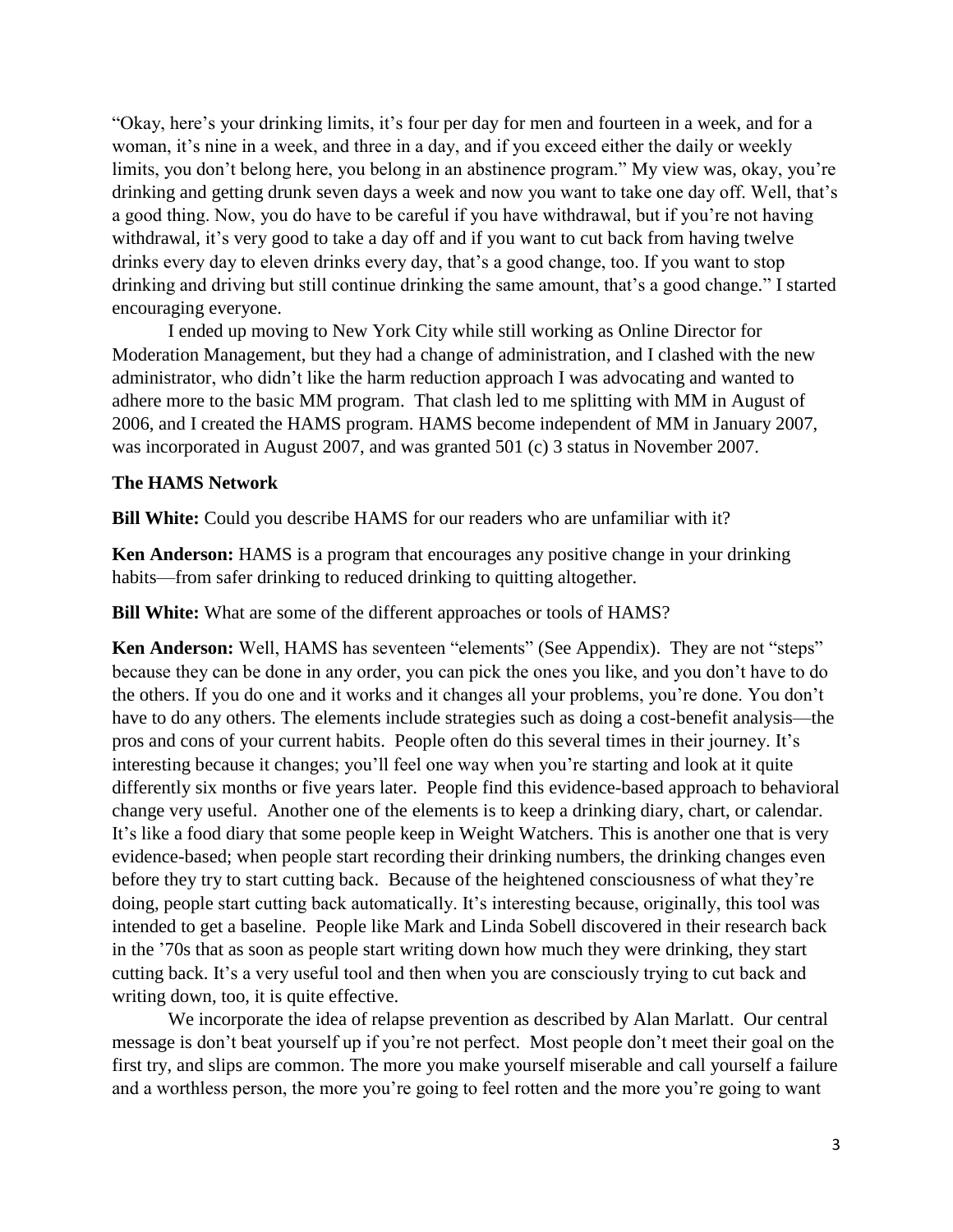to drink. It's much better to forgive yourself and get right back on your plan, whether your plan is to quit, to cut back, be safe, or whatever.

## **Strategies and Mechanisms of Support**

**Bill White:** I know that the elements are conveyed through the chat rooms and the group support. Could you describe some of these support mechanisms?

**Ken Anderson:** Yes. We have real time chat that's at 9:00 p.m. eastern time, seven days a week. We have an e-mail group with the Yahoo Groups that is a listserv. You send in your message and it goes to every member of the group and anyone can answer. These forums allow people to raise questions and discuss issues of common concern. We're not experts on everything and we can't do psychotherapy, but we offer a supportive environment to discuss a wide variety of problems of living. We don't really have a lot of things that would be declared to be outside issues. As long as people are comfortable with them, any and all subjects are welcome. The e-mail group is a self-governing organization so people can vote on what they want to do and what topics they are willing to talk about. We've even talked about politics and religion in the past, those taboo subjects. As long as people are happy and comfortable talking about them, it's okay. If people say, "Now, this is bothering me," we'll say, "Okay, we're going to drop the subject and move on." We operate only with some very general guidelines that are posted on our website.

## **HAMS Staffing and Funding**

**Bill White:** Does HAMS have a staff or is it mostly run by volunteers?

**Ken Anderson:** I'm the only paid staff member and my salary is \$300 a month. So, you can tell I'm not making a living from this (laughs). It is nice to have a paid Executive Director on paper, at least, for times when you're applying for funding. Funders often ask, "Do you have a paid Executive Director?" We can respond, "Oh, yes, we do." Underpaid, of course. We currently have four volunteers who host chats four nights a week so that I don't have to show up personally every night.

**Bill White:** Where does the funding come from that supports HAMS?

**Ken Anderson:** Our financial statements and our form 990 are online on the website. In the 2013-2014 fiscal year, our biggest source of income was our Google Adwords Grant, which actually isn't a grant but is an in-kind donation of online ads that display when you do a search. We had over \$96,000 worth of free ads—our biggest source of income. Then, we received close to \$16,000 in royalties on our book sales, and we had close to \$2,000 in miscellaneous donations.

## **HAMS Resources**

**Bill White:** Ken, you referenced the royalties. Could you describe the kinds of books or products that HAMS provides?

**Ken Anderson:** Well, the major product is the book *[How to Change Your Drinking](http://www.amazon.com/gp/product/145383060X/ref=as_li_ss_tl?ie=UTF8&camp=211189&creative=373489&creativeASIN=145383060X&link_code=as3&tag=thhaharene-20)*, which is available in paperback and also on Kindle. The book sells for seventeen dollars in paperback,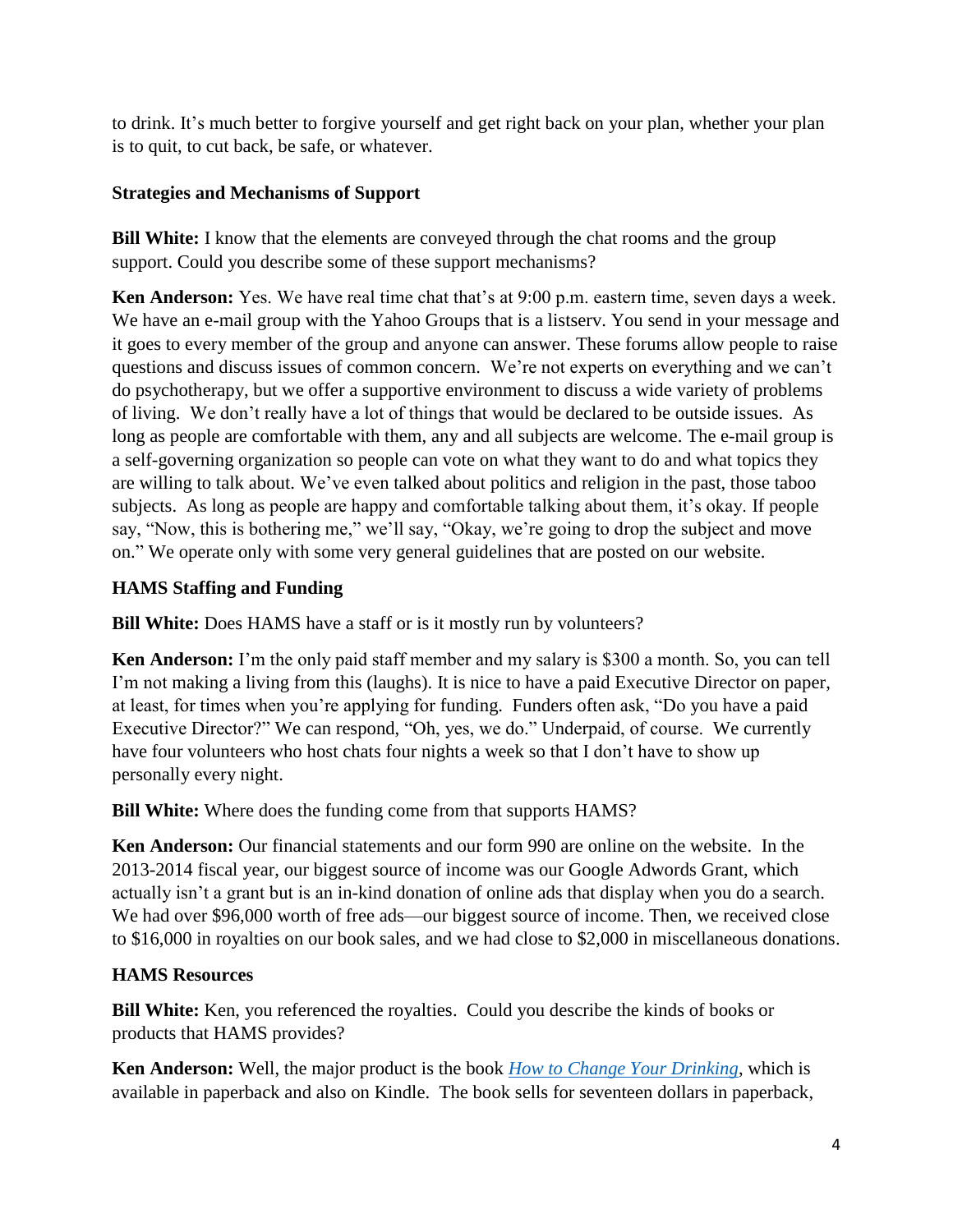and it sells for eight dollars in the Kindle edition. The book has an introduction by Patt Denning of the Harm Reduction Therapy Center, San Francisco, and a preface by the late Dr. Alan Marlatt, who was at the University of Washington, Seattle. Other materials are available on our site at [http://www.hamsnetwork.org/.](http://www.hamsnetwork.org/)

**Bill White:** Alan Marlatt and Pat Denning exerted a great influence on the emergence of harm reduction as a social movement. Are there other people who have really been influential to the work of HAMS?

**Ken Anderson:** There's our Professional Advisory Board members who include Mary Ellen Barnes, PhD, Dan Bigg, Eric Conrad, Amy Lee Coy, Lance M. Dodes, MD, Rae Eden Frank, Gabrielle Glaser, David J. Hanson, PhD, Daliah Heller, PhD, MPH, Tom Horvath, PhD, Adi Jaffe, PhD, Lee Ann Kaskutas, Dr. P. H., Marc Kern, PhD, Marc Lewis, PhD, Brian Murphy, LCSW, M Ed, Stanton Peele, PhD, JD, Amanda Reiman, MSW, PhD, LeAnn Sharpe LCSW, Henry Steinberger, PhD, Tommi Stevens, Sima Stillings, MSW, LICSW, ACSW, SAP, MAC, Jenifer Talley, PhD, Andrew Tatarsky PhD, Sheila Vakharia, PhD, William White, MA, Edward W. Wilson, PhD, and Adam Zimbardo, MFT.

Stanton Peele has been a really important influence on me ever since I read his books right after I got out of treatment. Stanton Peele's an important person. Andrew Tatarsky's work is also very important. Others that come to mind who've personally influenced me are Lee Ann Kaskutas, Gene Hayman, and this guy Bill White, who's on our Advisory Board and who's written a great book called, *Slaying the Dragon*, which I reference all the time. There are all kinds of people that I've been influenced by, not all of whom would consider themselves harm reductionists, but they're important scholars and have added a great deal to our knowledge.

## **HAMS and the Harm Reduction Coalition**

**Bill White:** HAMS has been part of the Harm Reduction Coalition for some time. One of the things that might surprise some of our readers was that White House ONDCP Director Michael Botticelli, a person in long-term addiction recovery, presented the keynote at the 2014 conference. It wasn't long ago that no government official was even allowed to use the term *harm reduction*. What do you think was the significance of Director Botticelli's presence at the conference?

**Ken Anderson:** It was a very good thing. Two years ago, then Director Gil Kerlikowske had sent a video address, but this year was the first time the drug czar was there in person. There's definitely a move towards incorporating harm reduction into the mainstream. There are still a lot of issues being raised in these discussions. The drug czar talked about eliminating all nonmedical use of prescription drugs, which is not the way harm reductionists view things. It's not even the way the APA views drug abuse. The APA views drug abuse as problematic substance use and in the new edition of the DSM-5, they've removed legal problems as a problem because they say that's about the law not about personal problems caused by drugs. That's a problem caused by laws and their enforcement. So, recreational drug use is actually recognized by the APA as legitimate and, when we start looking at the numbers, which SAMHSA has published recently, seventy-five to ninety percent of people using drugs use them recreationally. Only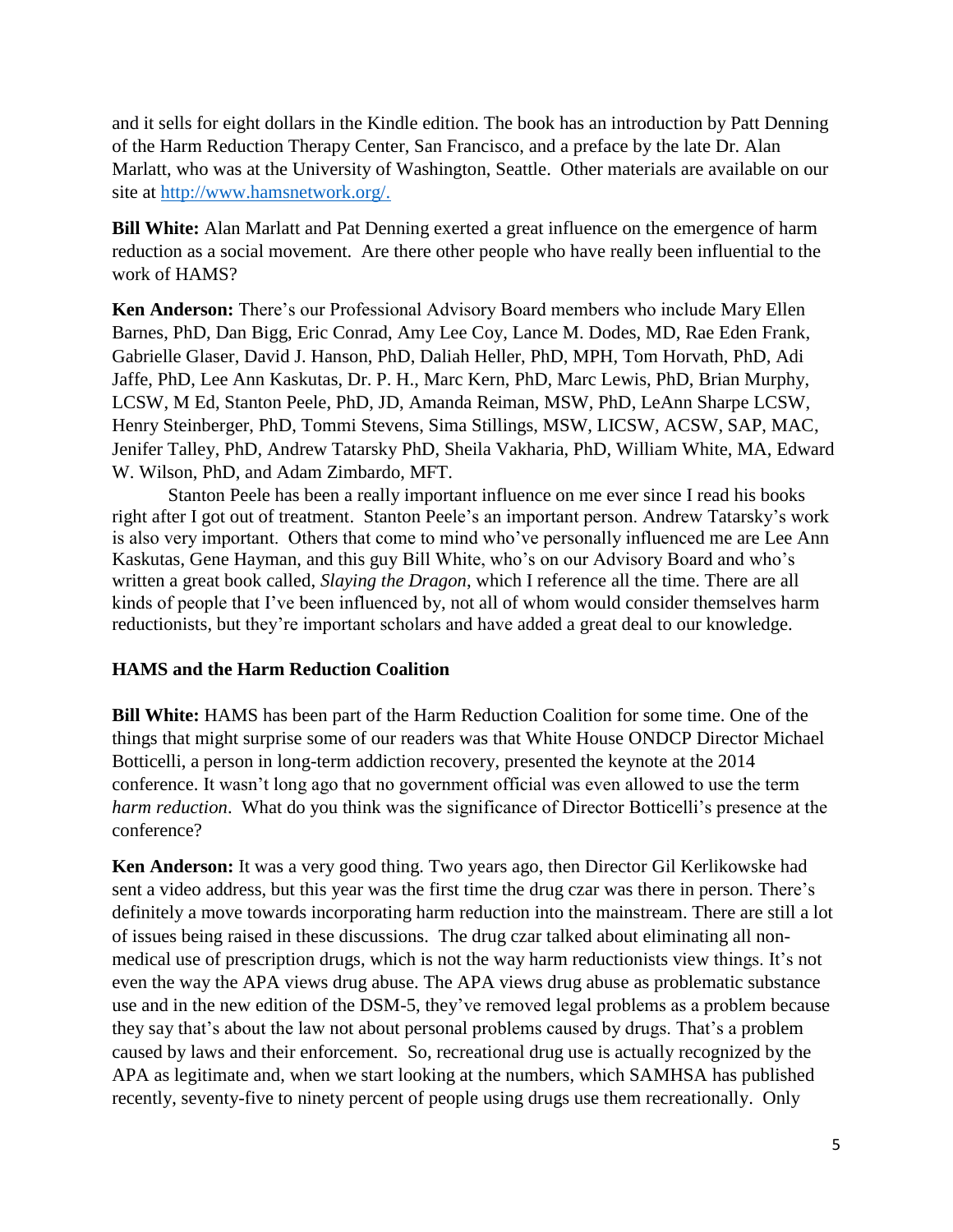twenty-five to ten percent have substance abuse or substance dependence, or in the new definition, a substance use disorder. It's a small number that fall into that category. The distinction is that harm reductionists want to reduce the harm associated with drug use rather than eliminate drug use per se.

### **The Harm Reduction and Abstinence Divide**

**Bill White:** Ken, could you share your reflections on the historical divide between harm reduction and abstinence-based treatment and recovery support?

**Ken Anderson:** Um, that's a big question. Yow. You have to look at the history of various things that were going on, which is something I've been looking at again recently. It probably starts with Marty Mann founding the National Council of Alcoholism and saying, "We have a solution to alcohol problems." The solution is basically the Twelve-Step program and the understanding of alcoholism as a disease—what became the whole mainstream model of alcoholism treatment in the U.S. This spawned what became a big recovery movement that was nicely described in Andrew Meacham's book, *Selling Serenity.* We went from not having a separate section for recovery in bookstores to every bookstore having one. But when we started looking at the research, this mainstream approach basically only appeals to a rather small segment of people with a substance abuse problem. There's a much larger segment of the population that really don't seem to benefit from this approach of abstinence, Twelve-Step spirituality, turn your life over to God, etc.

A second social force was born in the 1980s during the AIDS crisis and the rise of needle exchange programs. Some of the ideas for this new approach came from people like Edith Springer, Alan Marlatt, and Dave Purchase (who is probably the first guy doing needle exchange out of his backpack in Tacoma, Washington). Dave was a biker ex-junkie who saw his friends dying from AIDS and said, "We have to stop this." It wasn't the scholars that really started this; it was former and active drug users who said, "We have to save each other because nobody else is doing it." Abstinence-based treatment programs weren't making a dent in the AIDS epidemic, but the gay rights movement and syringe exchanges did. This harm reduction approach collided with abstinence-based addiction treatment and with Twelve-Step people who believed that people either did the 12 Steps or died. But research tells us that people with addiction have a very high remission rate. The normal outcome of addiction is for people to get older and resolve addiction on their own without treatment or Twelve-Step groups. Hopefully, good treatment shortens the course a lot and it gets to some of the people who wouldn't be helped otherwise, but traditional treatment and harm reduction offer two very different views of alcohol and drug problems.

**Bill White:** How do you view the increasing calls for collaboration between harm reduction and recovery advocates?

**Ken Anderson:** Well, I think a lot of people have changed on both sides. In particular, people are recognizing that there's room and a need for multiple approaches. Different people respond to different things. It's about meeting people where they're at. It's about respecting people's rights to make their own choices and that includes all their own choices. If you choose to be in a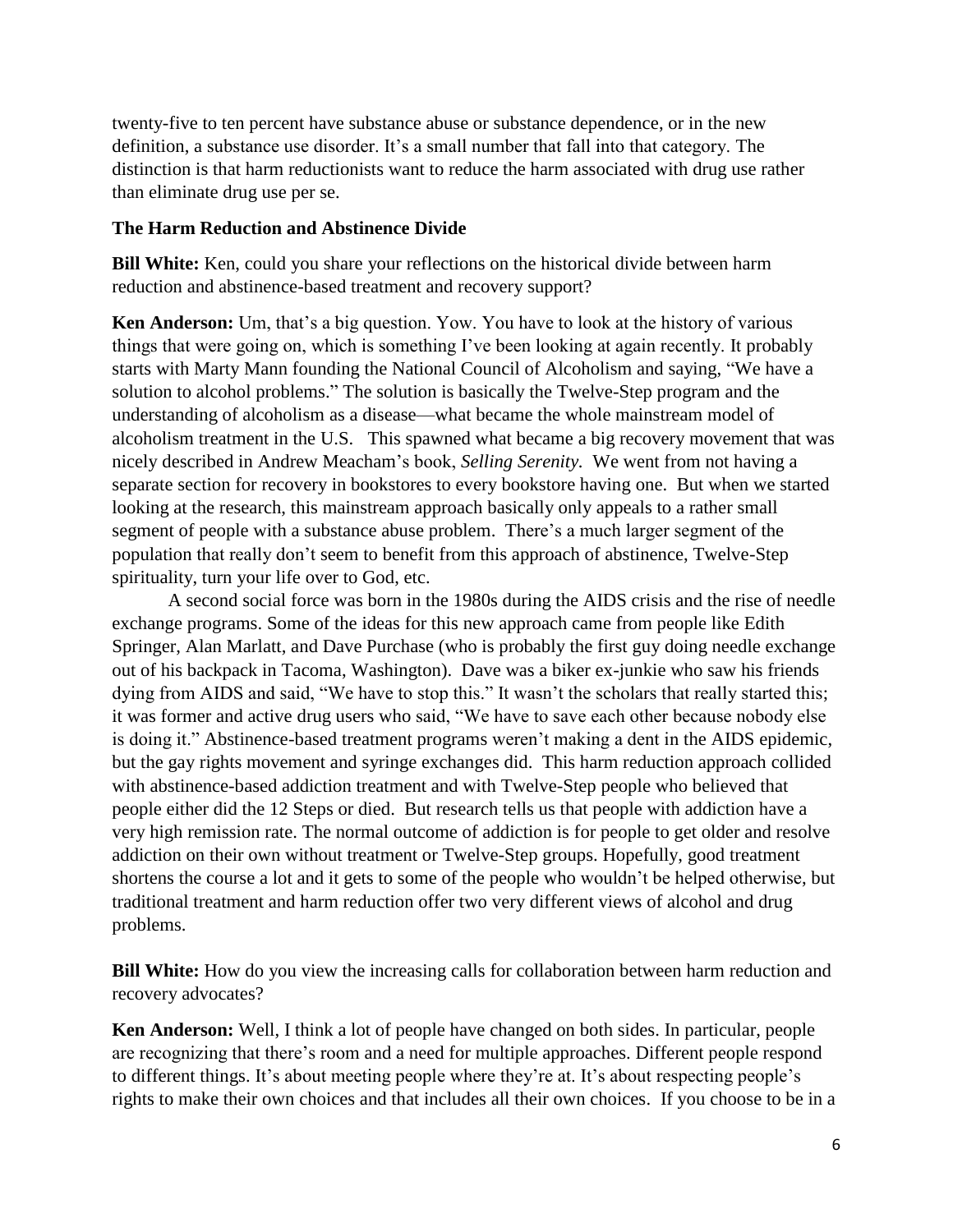Twelve-Step program, that's your right, and if that's working for you, we respect the fact that you're successful with that. The basic harm reduction philosophy in its essence is supportive of everyone who succeeds with whatever path they're taking. So, these approaches should not be in conflict. I think there's a much greater willingness on both sides currently than there ever has been before to work together and to meet the individual where they are at and to provide them with what they need at the moment.

**Bill White:** Do you see a day when full recovery will be a more visible option within harm reduction programs and harm reduction will be a more visible option within mainstream treatment programs?

**Ken Anderson:** I think recovery has always been visible in needle exchange programs. Anytime I've worked there, about half the people I've worked with as staff or volunteers are in the traditional Twelve-Step recovery. This brought me into more acceptance of this approach. In my earlier days, I was very anti-Twelve-Step. Although sometimes, I'm still critical, I've become much more accepting.

## **Recovery within a Harm Reduction Perspective**

**Bill White:** How has the increased contact across these boundaries influenced your understanding of recovery?

**Ken Anderson:** This is one of the things I'm thinking about right now. I'm wondering how willing the recovery movement will be to embrace all forms of recovery, including non-abstinent recoveries that include moderation outcomes and other harm reduction outcomes. The recovery movement is fond of claiming twenty-three-and-a-half million Americans in recovery based on the survey question, "Did you once have a problem with drugs or alcohol that is no longer a problem for you?" Well, we know from the statistics from all the research studies that about half the people who overcame their drug and alcohol problems did so by cutting back rather than stopping use. The recovery movement loves that twenty-three-million figure. Are they willing to embrace the Americans within that number who are moderating their use? I'd love to go to Faces and Voices of Recovery and see both the claim of twenty-three- million people in recovery AND the statements that half of them are moderating and that over ninety percent of all people in recovery achieved this without a Twelve-Step program.

## **Policy Recommendations**

**Bill White:** You presented some of these ideas at the last Harm Reduction Conference, including your vision and recommendations for where we need to go as a country. Would you share any of those other thoughts?

**Ken Anderson:** Well, we definitely need to change how we treat drug use. We need to recognize that just as there are recreational social drinkers, there are recreational drug users. Not only do they exist; they are the majority among users. We need to stop criminal sanctions for people using drugs, for buying drugs, for selling drugs. Drugs need to be sold legitimately. People that want to use them should be allowed to legally do so with the proviso that drug use does not excuse people from responsibility for committing crimes. If you kill somebody when you're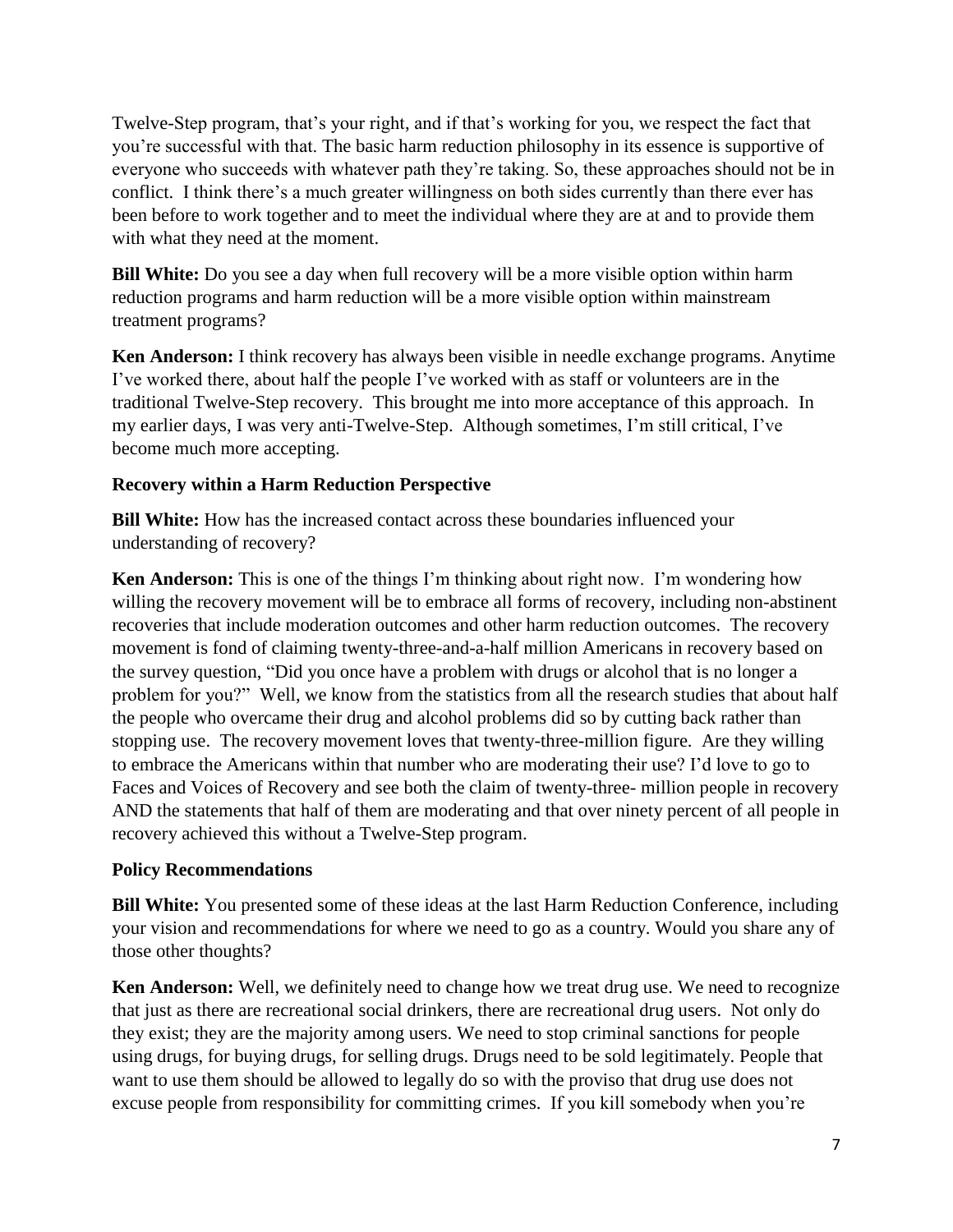driving drunk, you should get the same penalty as if you kill someone when you're driving sober. If you violate a law and that actually harms someone, there should be punishment for that. But drug use itself should not be criminalized.

I am a huge advocate for the reduction of drunk driving, but I think our current policies are half-assed because they only focus on the drinking half of the equation as being the problem instead of looking at both drinking and driving. For example, Japan has 2,100% fewer drunk driving fatalities than the US because everyone takes the train to and from the bars and drinking and driving is unthinkable to the average Japanese citizen. I personally would like to see the breathalyzer ignition interlock made standard equipment on every automobile in the US so that no one could drink and drive. After all, we did it with seatbelts. We could greatly reduce all auto accidents, not just those involving alcohol, by raising gas taxes, closing more streets to automobile traffic, and using the money raised to build public transportation. If you want to drive like a maniac, go rent time on a speedway and do it there, not in my neighborhood where I am walking to the store as a pedestrian.

Another huge problem is that our federal government actively opposes anything involving safer substance use. E-cigarettes are a perfect example; even though the studies indicate they are at least a hundredfold safer than conventional cigarettes, our government has fought them tooth and nail because they allow people to enjoy the drug nicotine safely. Our government demonizes people who reduce their cigarette smoking instead of praising them for making an improvement. The only drugs that our government likes are the ones that are still under patent to the pharmaceutical companies and making them billions. Why should we put adults in prison for self-medicating their ADHD with methamphetamine yet allow psychiatrists to make money by prescribing the exact same methamphetamine to six year old children under the brand name Desoxyn?

### **Personal Reflections**

**Bill White:** You've been involved in the harm reduction movement for quite some time. What do you feel best about in terms of your involvement in this movement?

**Ken Anderson:** What I feel best about is the personal transformation that took place in me when as a volunteer, I learned to say, "Thank you for using clean syringes." To be totally nonjudgmental and to accept people on their own terms was very personally transformative for me.

**Bill White:** Has harm reduction provided you a sustainable framework to resolve the alcohol problems you described experiencing at the beginning of the interview?

**Ken Anderson:** Yes it has. For thirteen years, I've been very stable. My preferred drinking pattern is to abstain six days a week and to drink one day. Sometimes, I'll vary that and abstain five days and drink two days. And there are also times when I vary that and abstain all seven days. But most of the time, it's six days off and one day on. When I drink, I drink to intoxication. I buy a fifth of whiskey. I take it home. I eat well, get well-hydrated, watch the movies, and drink it over a period of about eight hours or so, go to sleep, and then I'm done for the week. It's time to get back to work. This is definitely not a moderate drinking pattern, but it's definitely a pattern that works for me. It's much better than when I was drinking a fifth four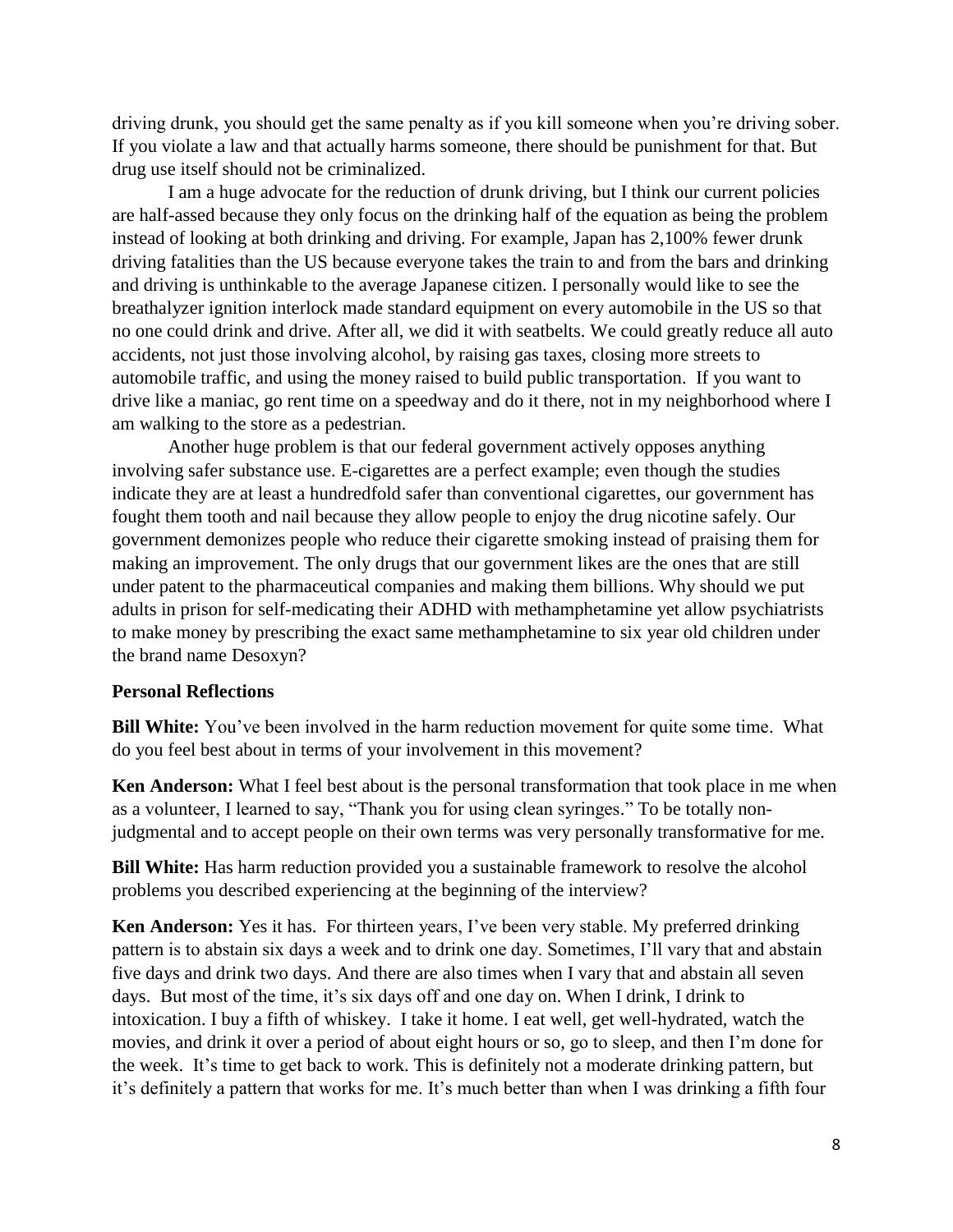nights a week or drinking half a liter seven nights a week or some of my earlier patterns, which were much heavier use. It's a great reduction. And it's always planned so it's not on a work night. I never leave the house when I'm drinking. So, I don't worry about drinking and driving or any of that. I have not gotten into trouble while drinking in many, many years. I've been pretty stable for about the last twelve years, and I'm in a pattern that works for me, although some people would say that I haven't recovered—that I'm still a binge drinker. Well, why should I change to satisfy them when I am satisfied myself?

**Bill White:** Ken, thank you for taking the time to share your work with HAMS and your views on harm reduction.

**Acknowledgement**: Support for this interview series is provided by the Great Lakes Addiction Technology Transfer Center (ATTC) through a cooperative agreement from the Substance Abuse and Mental Health Services Administration's (SAMHSA) Center for Substance Abuse Treatment (CSAT). The opinions expressed herein are the view of the authors and do not reflect the official position of the Department of Health and Human Services (DHHS), SAMHSA, or CSAT.

Appendix

## **HAMS Seventeen Elements**

# **1. Do a Cost Benefit Analysis (CBA) of your drinking**

[My Drinking CBA](http://www.hamsnetwork.org/mydrinkingcba.pdf) [Sample Drinking CBA](http://www.hamsnetwork.org/sampledrinkingcba.pdf) [My Generalized CBA](http://www.hamsnetwork.org/mygeneralizedcba.pdf) [Sample Generalized CBA](http://www.hamsnetwork.org/samplegeneralizedcba.pdf)

**2. Choose a drinking goal--safer drinking, reduced drinking, or quitting** [My Drinking Goal Worksheet](http://www.hamsnetwork.org/drinkinggoal.pdf) [Sample Drinking Goal Worksheet](http://www.hamsnetwork.org/sampledrinkinggoal.pdf)

# **3. Learn about risk ranking and rank your risks**

[My Risk Ranking Worksheet](http://www.hamsnetwork.org/risk.pdf) [Sample Risk Ranking Worksheet](http://www.hamsnetwork.org/risksample.pdf)

**4. Learn about the HAMS tools and strategies for changing your drinking** [The HAMS Toolbox](http://www.hamsnetwork.org/toolbox)

**5. Make a plan to achieve your drinking goal** [My Drinking Plan Worksheet](http://www.hamsnetwork.org/planworksheet.pdf) [Sample Drinking Plan Worksheet](http://www.hamsnetwork.org/sampleplanworksheet.pdf)